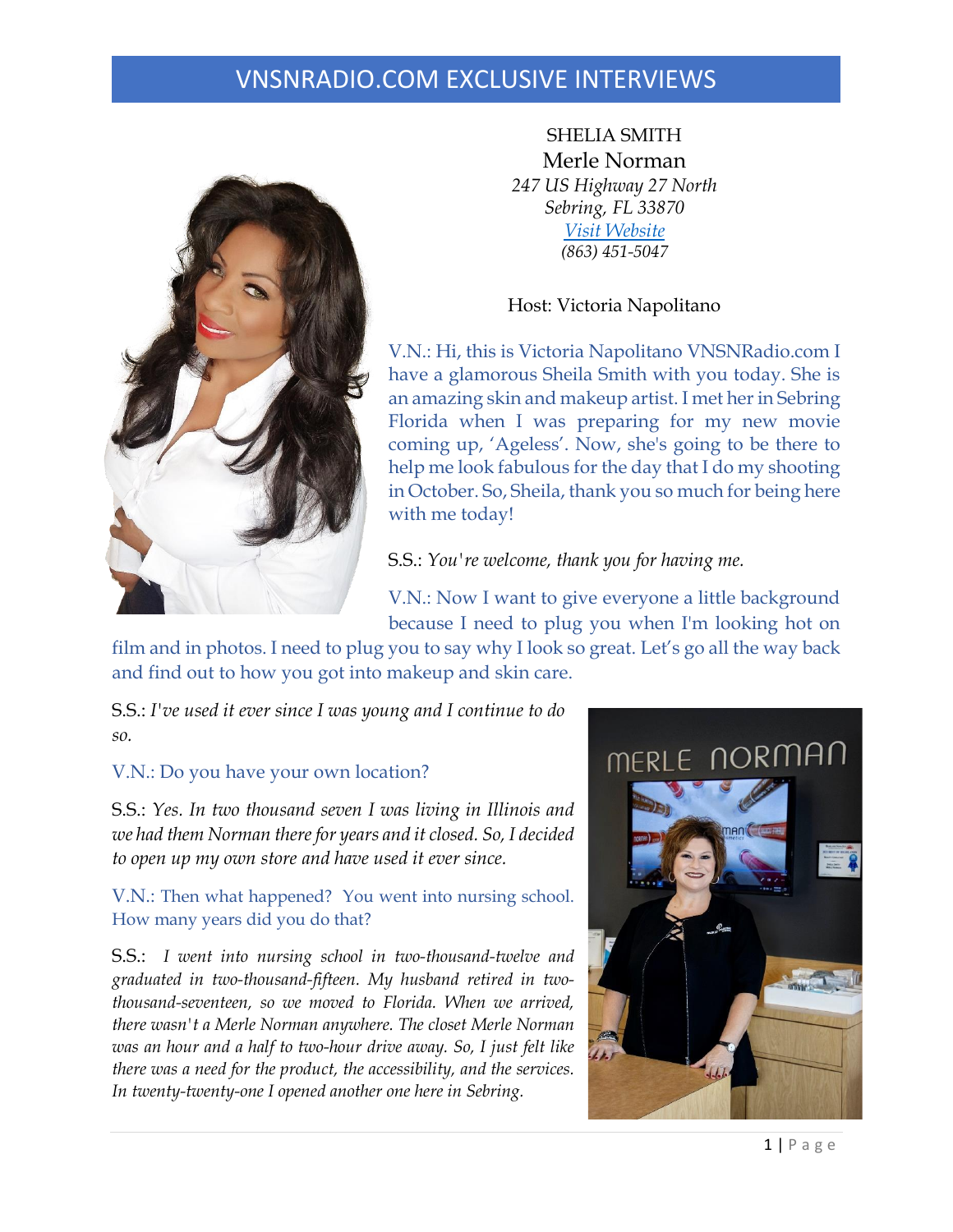## VNSNRADIO.COM EXCLUSIVE INTERVIEWS

V.N.: That's has to be tough because you opened at a very critical time in our history.

S.S.: *Correct. During pandemic, yes, but I'm a diehard.*

V.N.: What made you become a beauty expert? Is it because you just like taking care of people because you I could feel that about you when I was talking to you that day and your shop?

S.S.: *Yes, I feel like my years of expertise and experience contributes to my passion to help other people. I love doing the makeovers; making women feel good about themselves. When ladies come into my store it's more than just trying to sell them products and make money. I can help them to* see the positive things about themselves and not look at the negative. Every person who comes in, we treat *based on their skin care concerns and makeup needs.*

V.N.: Yes, you're very good at customer service. I could see you don't tell them what they need, you give them suggestions. I love your style. It doesn't feel as though you are overselling your products. You were gentle with one of the ladies who was sitting there and I could tell she needed that extra attention and you gave it to her and did a great job doing it.

S.S.: *Thank you, People are going through things in life and we can't always see it, you know, and sometimes they just need a little pampering and someone to talk to. If I can tell you a little story. I had a customer come in once and she said, "I need lipstick therapy! If I buy an ice cream cone, it will go straight to my hips!"*

V.N.: That's funny!

What would you give advice to a younger girl all the way through the ages? Is there something you would tell them? Give us three ideas on how to stay beautiful and when should you start.

S.S.: *Skin care starts during puberty. You know we have hormonal changes and the breakouts and things like that. Many people just concentrate on the makeup, but the skin care is where you need to start. You know it's. It's the largest, largest organ in your body and skin care is important because if* you let the skin go then You know that makeup is only going to look as good as the skin underneath it. You know. So, I feel like skin care is really important for the for these young girls to get started on that.

V.N.: When I work with models, they will say, they (makeup artists) will make me pretty, but I tell them, you know, making your skin healthy will make you prettier. There's not enough Photoshop or blending that replaces good skin care.

S.S.: You have to start with the basics correct A cleanser, toner and moisturizer. I tell my client this all the time. That's where you have to start. Get a good cleanser. Use a toner and a moisturizer and you know just *do those things faithfully twice a day and you can see a big difference.*